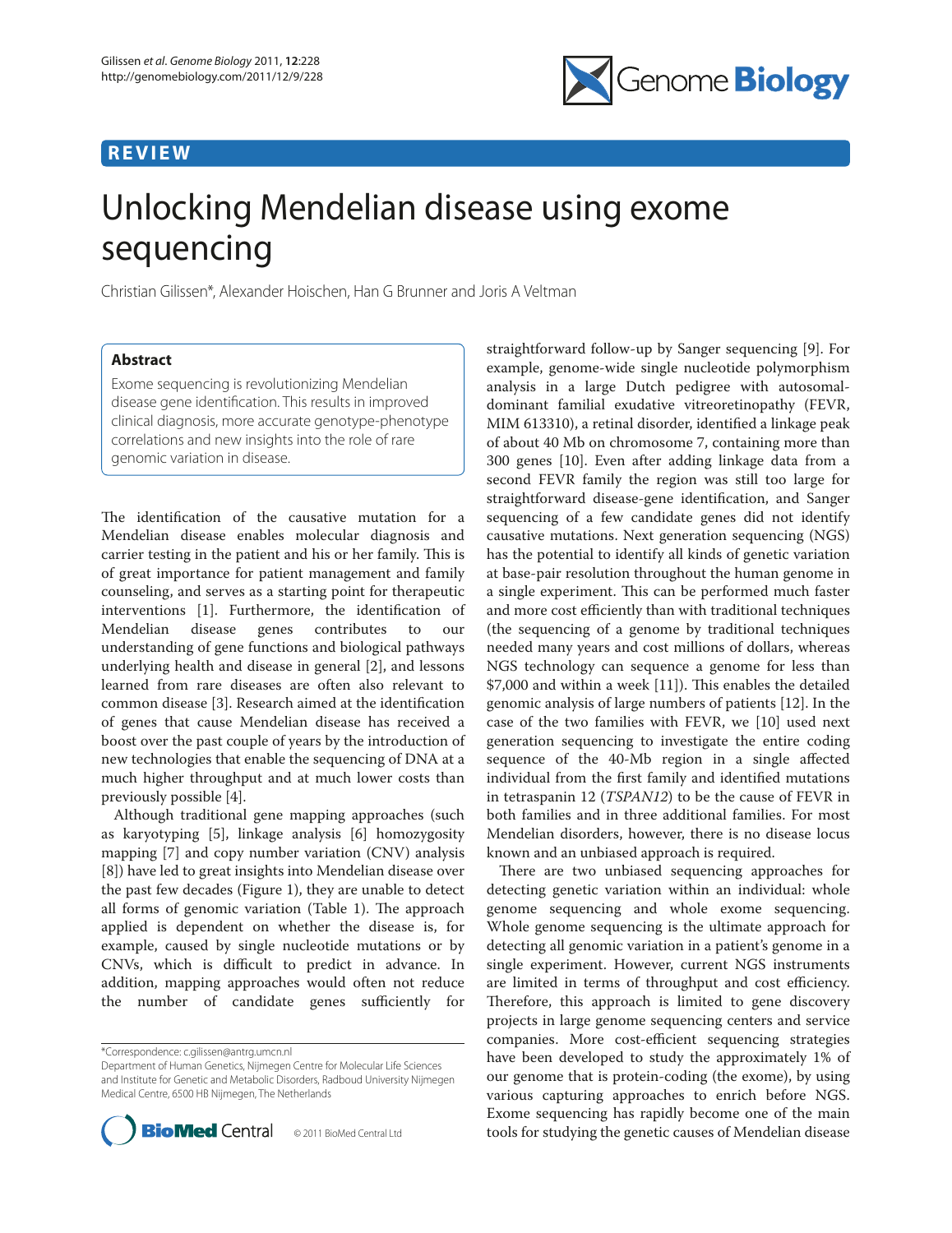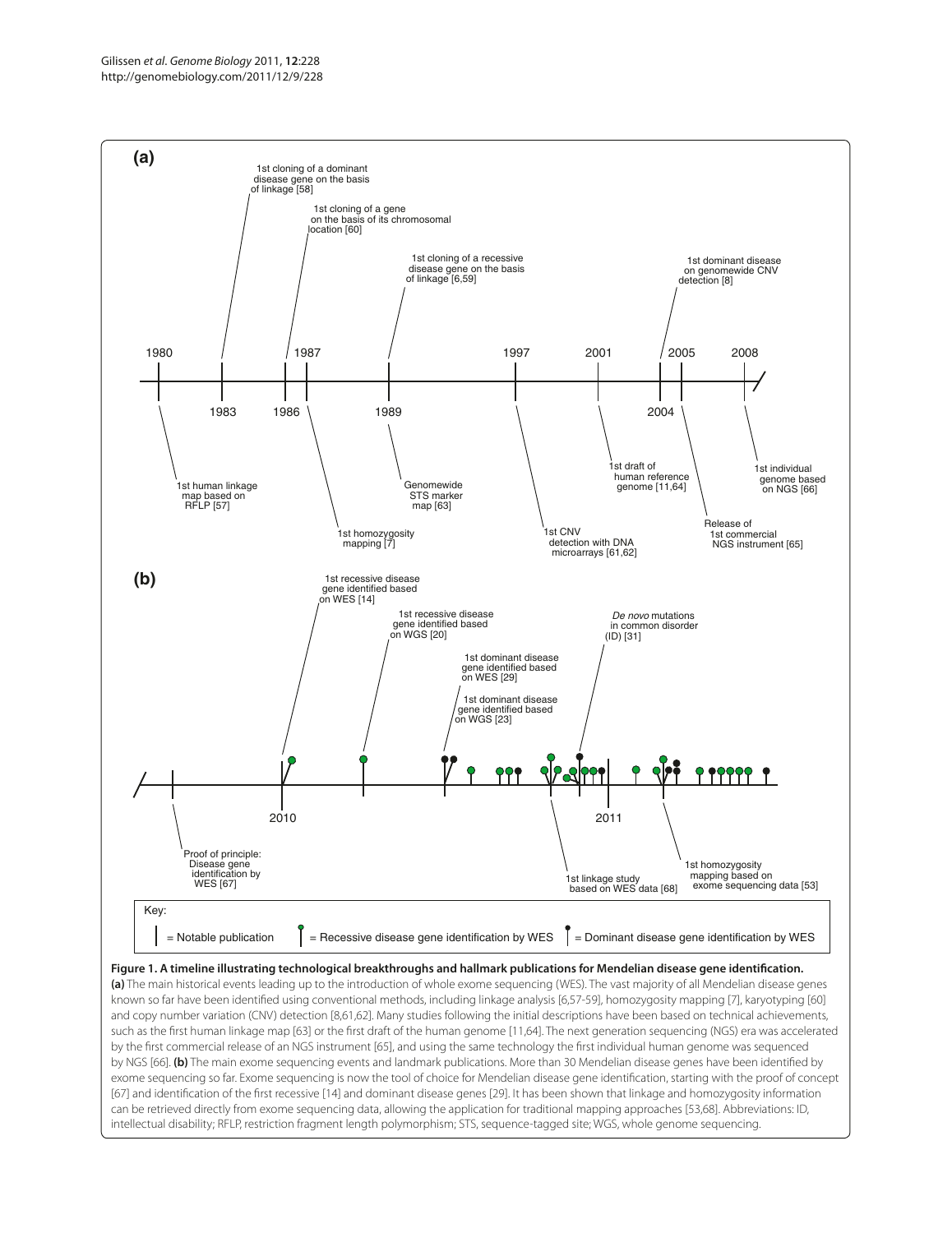| <b>Applies to</b>                  | Advantages                                                                                                                                      | <b>Disadvantages</b>                                                                                                                                                                                                                                                         |  |
|------------------------------------|-------------------------------------------------------------------------------------------------------------------------------------------------|------------------------------------------------------------------------------------------------------------------------------------------------------------------------------------------------------------------------------------------------------------------------------|--|
| Any disease                        | Easy to perform for one or two genes; requires<br>no mapping, can directly identify the causative<br>variant/mutation                           | Relies heavily on current biological knowledge; success<br>rate very low                                                                                                                                                                                                     |  |
| Any disease                        | Easy to perform; no familial cases required; can<br>detect (large) balanced events                                                              | Low resolution, only detects large chromosomal<br>aberrations; mutation detection requires second step                                                                                                                                                                       |  |
| Inherited disease                  | Easy to perform                                                                                                                                 | Requires large families, often identifies large loci;<br>mutation detection requires second step                                                                                                                                                                             |  |
| Recessive<br>monogenic<br>diseases | Small families can be used                                                                                                                      | Most useful for consanguineous families; often identifies<br>large loci; mutation detection requires second step                                                                                                                                                             |  |
| Monogenic/<br>monolocus<br>disease | High resolution CNV screening; no familial<br>cases required; can potentially identify small<br>loci                                            | Only investigates CNVs; cannot detect balanced events,<br>no base-pair resolution; mutation detection requires<br>second step                                                                                                                                                |  |
| Any disease                        | the causative variant/mutation                                                                                                                  | Base-pair resolution exome-wide; detects most Unable to detect non-coding variants; limited resolution<br>types of genomic variation; can directly identify for CNVs and other structural variation; coverage<br>variability due to enrichment process; relatively expensive |  |
| Any disease                        | Base-pair resolution genome-wide; detects all<br>types of genomic variation; can directly identify sequencing<br>the causative variant/mutation | Data analysis complex; even more expensive than exome                                                                                                                                                                                                                        |  |
|                                    |                                                                                                                                                 |                                                                                                                                                                                                                                                                              |  |

**Table 1. Mendelian disease gene identification approaches**

[13] because academic groups with access to only one or two NGS systems can use this approach to study the exomes of hundreds of patients with Mendelian diseases per year and the bioinformatic challenges are modest when compared with whole genome sequencing. Although sequencing a complete genome may take only 1 week on a single machine, one can sequence more than 20 exomes in the same time. Since November 2009, exome sequencing has led to the identification of over 30 new genes in Mendelian diseases (Table 2) [14,15]. Although publication bias makes it difficult to assess the actual success rate of these approaches, from our own studies we estimate that whole exome sequencing identifies the major disease gene in at least 50% of the projects focused on rare but clinically well-defined Mendelian diseases (our unpublished data). The rapid expansion of Mendelian disease genes by exome sequencing is providing new insights because technological limitations have probably biased our current knowledge. Here, we discuss how our view of Mendelian disease is changing as a result of whole exome sequencing experiments and a limited number of whole genome sequencing approaches.

### **Lessons learned from exome sequencing**

In the past 2 years we have seen many proof-of-concept studies using exome or genome studies to identify new disease genes for recessive and dominant disorders. These publications paint a mixed picture of phenotypes, genes and mutations underlying Mendelian disease (Figure 1, Table 2). There is a bias towards recessive disorders as their genetic causes are easier to identify than those that cause dominant disorders. This is because genes carrying rare homozygous or compound heterozygous variants are not frequent in the unaffected population, and these can easily be prioritized for followup. In addition, past sample collection has mainly focused on familial cases with recessive inheritance.

#### **Improving clinical diagnosis**

From a review of the Mendelian diseases studied (Table 2), it is clear that not every whole exome sequencing experiment will result in the identification of a new disease gene. There are several examples in which the underlying genetic cause was not evident from the phenotype, yet whole exome sequencing revealed mutations in a known disease gene. For example, Choi *et al.* [16] identified mutations in the gene solute carrier family 26, member 3 (*SLC26A3*), encoding an epithelial Cl<sup>-</sup>/HCO<sub>3</sub><sup>-</sup> exchanger, in a case with the initial differential diagnosis of Bartter syndrome, a renal salt-wasting disease. After these mutations were identified the clinical diagnosis was re-evaluated and changed to congenital chloride diarrhea (*CLD*, MID 214700), a disease that was already known to result from mutations in this gene [17]. Similarly, Worthey *et al.* [18] reported a case in which a diagnosis of intractable inflammatory bowel disease (MIM 266600) was initially missed but was revealed after the identification of a missense mutation in *XIAP*, the X-linked inhibitor of apoptosis gene, by exome sequencing. Both these examples [16,18] show that unbiased whole exome sequencing can have an enormous impact on patient management by assisting clinicians in making the proper diagnosis, a phenomenon known as reverse phenotyping [19].

Mutations in genes that are known to cause disease will also be identified frequently when whole exome or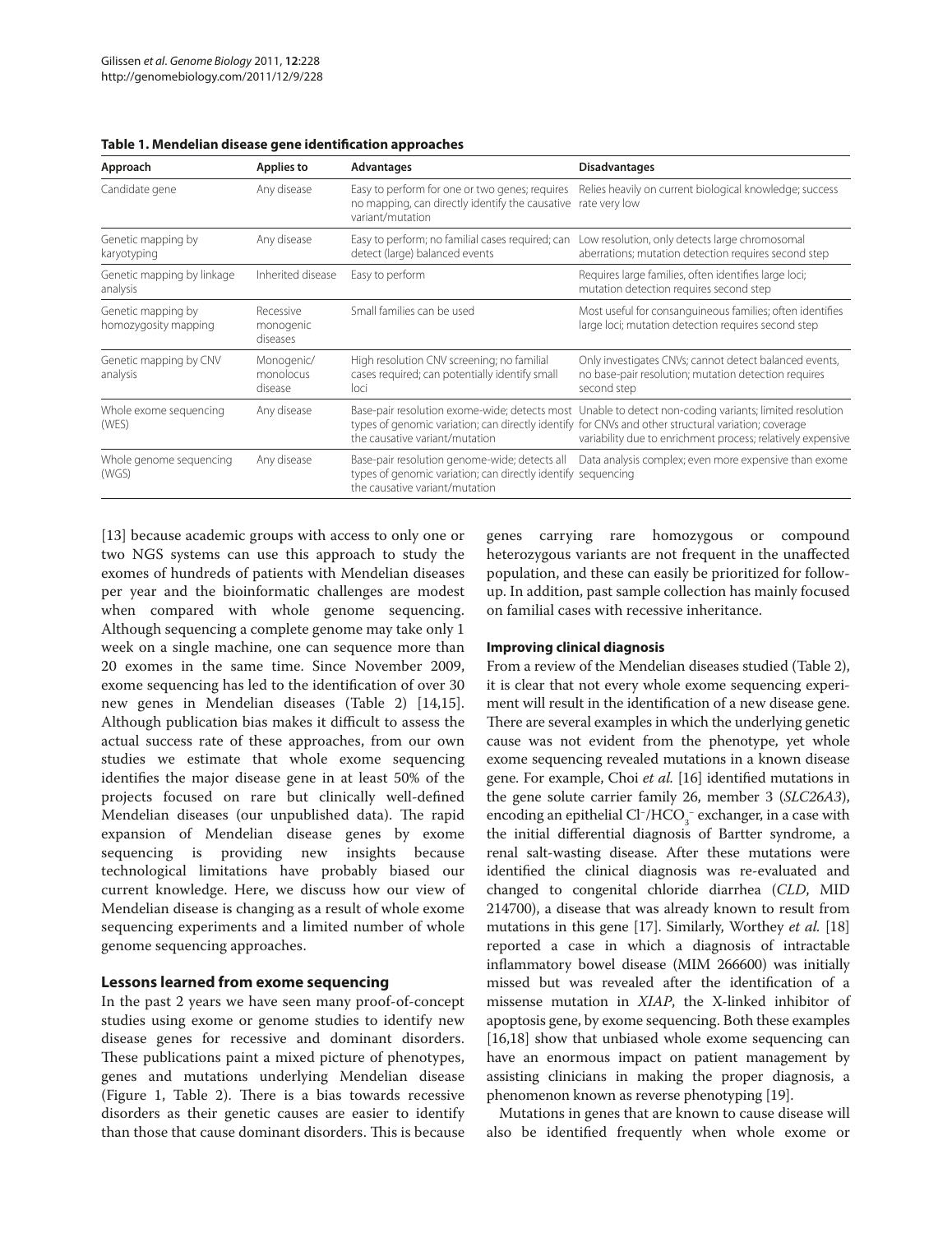| Table 2. Mendelian disease gene identifications by exome or genome sequencing |  |  |
|-------------------------------------------------------------------------------|--|--|
|-------------------------------------------------------------------------------|--|--|

| <b>Disorder</b>                                   | Inheritance | Gene identified    | Scope  | References             |
|---------------------------------------------------|-------------|--------------------|--------|------------------------|
| Congenital chloride diarrhea                      | Recessive   | SLC26A3            | Exome  | Choi et al. [16]       |
| Miller syndrome                                   | Recessive   | DHODH              | Exome  | Ng et al. [14]         |
| Charcot-Marie-Tooth neuropathy                    | Recessive   | SH3TC2             | Genome | Lupski et al. [20]     |
| Metachondromatosis                                | Dominant    | PTPN11             | Genome | Sobreira et al. [23]   |
| Schinzel-Giedion syndrome                         | Dominant    | SETBP1             | Exome  | Hoischen et al. [29]   |
| Nonsyndromic hearing loss                         | Recessive   | GPSM2              | Exome  | Walsh et al. [69]      |
| Perrault syndrome                                 | Recessive   | <b>HSD17B4</b>     | Exome  | Pierce et al. [25]     |
| Hyperphosphatasia mental retardation syndrome     | Recessive   | PIGV               | Exome  | Krawitz et al. [68]    |
| Sensenbrenner syndrome                            | Recessive   | WDR35              | Exome  | Gilissen et al. [26]   |
| Cerebral cortical malformations                   | Recessive   | WDR62              | Exome  | Bilguvar et al. [70]   |
| Kaposi sarcoma                                    | Recessive   | STIM1              | Exome  | Byun et al. [71]       |
| Spinocerebellar ataxia                            | Dominant    | TGM6               | Exome  | Wang et al. [72]       |
| Combined hypolipidemia                            | Recessive   | ANGPTL3            | Exome  | Musunuru et al. [40]   |
| Complex I deficiency                              | Recessive   | ACAD9              | Exome  | Haack et al. [52]      |
| Autoimmune lymphoproliferative syndrome           | Recessive   | <b>FADD</b>        | Exome  | Bolze et al. [73]      |
| Amyotrophic lateral sclerosis                     | Dominant    | VCP                | Exome  | Johnson et al. [74]    |
| Nonsyndromic mental retardation                   | Dominant    | Various            | Exome  | Vissers et al. [31]    |
| Kabuki syndrome                                   | Dominant    | MLL <sub>2</sub>   | Exome  | Ng et al. [30]         |
| Inflammatory bowel disease                        | Dominant    | <b>XIAP</b>        | Exome  | Worthey et al. [18]    |
| Nonsyndromic mental retardation                   | Recessive   | <b>TECR</b>        | Exome  | Caliskan et al. [75]   |
| Retinitis pigmentosa                              | Recessive   | <b>DHDDS</b>       | Exome  | Züchner et al. [56]    |
| Osteogenesis imperfecta                           | Recessive   | SERPINF1           | Exome  | Becker et al. [53]     |
| Dilated cardiomyopathy                            | Dominant    | BAG3               | Exome  | Norton et al. [24]     |
| Hajdu-Cheney syndrome                             | Dominant    | NOTCH <sub>2</sub> | Exome  | Simpson et al. [76]    |
| Hajdu-Cheney syndrome                             | Dominant    | NOTCH <sub>2</sub> | Exome  | Isidor et al. [77]     |
| Skeletal dysplasia                                | Recessive   | POP <sub>1</sub>   | Exome  | Glazov et al. [78]     |
| Amelogenesis                                      | Recessive   | FAM20A             | Exome  | O'Sullivan et al. [80] |
| Chondrodysplasia and abnormal joint development   | Recessive   | <b>IMPAD1</b>      | Exome  | Vissers et al. [80]    |
| Progeroid syndrome                                | Recessive   | <b>BANF1</b>       | Exome  | Puente et al. [81]     |
| Infantile mitochondrial cardiomyopathy            | Recessive   | AARS2              | Exome  | Götz et al. [82]       |
| Sensory neuropathy with dementia and hearing loss | Dominant    | DNMT1              | Exome  | Klein et al. [49]      |
| Autism                                            | Dominant    | Various            | Exome  | O'Roak et al. [32]     |

genome sequencing is applied to genetically heterogeneous diseases that can be caused by monogenic mutations in many different genes. The technological limitations of Sanger sequencing often did not allow routine analysis of all known disease genes in patients with genetically heterogeneous disorders before whole exome approaches. The most prominent example of this was the identification of mutations in the SH3 domain and tetratricopeptide repeat domain 2 gene (*SH3TC2*, a gene known to cause neuropathy) as the cause of Charcot-Marie Tooth neuropathy (MIM 601596) in a family by whole genome sequencing [20]. An unbiased base-pair resolution approach can also reveal mutations in multiple genes that jointly explain a combination of two Mendelian phenotypes. For example, a study identified mutations in dihydroorotate dehydrogenase (*DHODH*) and dynein, axonemal, heavy chain 5 (*DNAH5*) in two siblings as the explanation of the combined phenotype of Miller syndrome (postaxial acrofacial dysostosis; MIM 263750) and primary ciliary dyskinesia, respectively [14]. Traditional mapping approaches would probably have missed the mutations in *DNAH5* as these were unique to this sibling and not present in other patients with Miller syndrome, which severely complicates mapping. Unbiased whole exome sequencing, on the other hand, identifies all variants and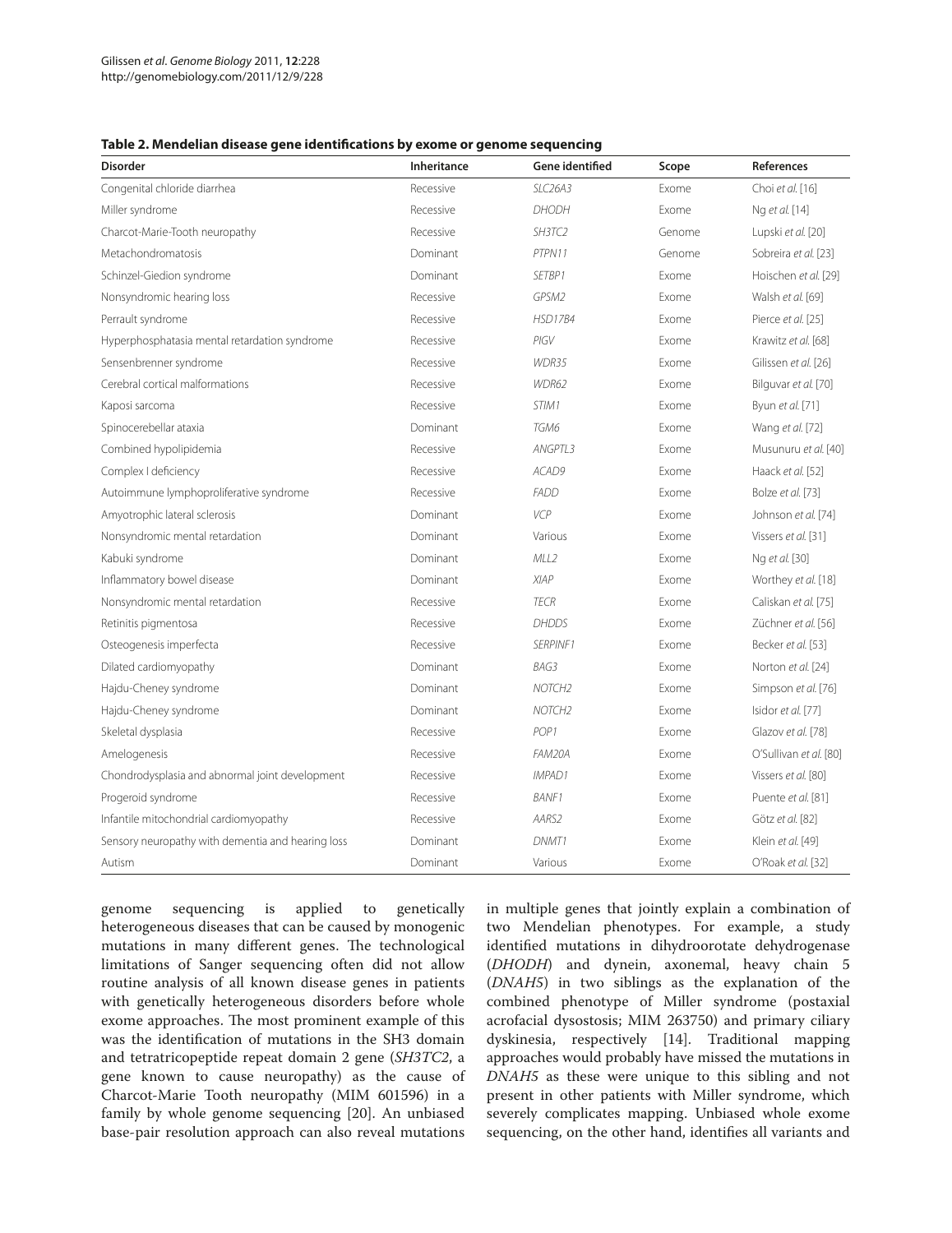allows for detailed analysis of individual cases and families. This is advantageous because the clinical spectrum of a disease can often be wider than previously appreciated, and multiple mutations might jointly explain a more complex phenotype.

## **Phenotypic heterogeneity**

Allelic heterogeneity, in which a disease can be caused by mutations in different genes, has long been recognized to occur in Mendelian diseases. For example, in the case of Fanconi anemia (MIM 227650), a myelodysplastic disorder with chromosome breakage affecting all bone marrow elements and associated with cardiac, renal and limb malformations, mutations in many genes give rise to the exact same phenotype [21]. Conversely, it is also clear that different mutations in the same gene can result in completely different phenotypes, as is the case for tumor protein p63, in which different mutations can lead to several monogenic malformation syndromes [22]. This extreme form of phenotypic variability suggests completely different biological pathways are involved.

Unbiased whole exome and/or genome sequencing has identified further examples of unrelated phenotypes caused by different mutations in the same gene. Sobreira *et al.* [23] sequenced the complete genome of a single patient with metachondromatosis (MIM 156250), a skeletal dysplasia. They identified pathogenic loss-offunction mutations in protein tyrosine phosphatase, nonreceptor-type 11 (*PTPN11*) for which gain-offunction mutations are known to cause Noonan syndrome (MIM 163950), characterized by short stature and facial features, and pulmonary stenosis. Another example comes from Norton *et al.* [24], who identified both truncating and missense mutations in Bcl2 associated athanogene 3 (*BAG3*) in patients with dilated cardiomyopathy (MIM 115200), characterized by cardiac dilatation and reduced systolic function. A missense variant in this gene was previously known to cause myofibrillar myopathy (MIM 612954), a strikingly different phenotype characterized by skeletal muscle weakness associated with cardiac conduction blocks, arrhythmias, and restrictive heart failure. The authors [24] also observed phenotypic variability in a zebrafish model, where translation initiation blocking of the whole gene gave a single phenotype of heart failure. By contrast, a second morpholino oligonucleotide that splices out exon 2 resulted in axis curvature that might be analogous to skeletal myopathy. This observation led the authors [24] to suggest fundamental differences in mechanisms of disease. Similarly, Pierce *et al.* [25] observed mutations in *HSD174B*, which encodes 17β-hydroxysteroid dehydrogenase type 4, in two adult patients with Perrault syndrome, characterized by ovarian dysgenesis and deafness. Different classes of *HSD17B4* mutations have

previously been associated with three different types of D-bifunctional protein (DBP) deficiency (MIM 261515), which is generally fatal within the first 2 years of life. The authors [25] suggested that the specific mutations they identified lead to a much milder phenotype that allows patients to survive to puberty and causes ovarian dysgenesis in females in addition to the known neurological defects associated with DBP. Using traditional approaches, these genes might not have been considered likely candidates for the disease.

In addition, for some novel disease genes the type of mutation may be specific to the disease in which these were observed. In two patients with Sensenbrenner syndrome, an autosomal recessive disorder characterized by ectodermal features, craniosynostosis and hypodontia, whole exome sequencing revealed a missense and a nonsense mutation in WD-repeat-containing protein 35 (*WDR35*) [26]. It may well be that two missense mutations result in a milder phenotype, whereas other mutations could result in a more severe phenotype, as confirmed by a subsequent study of patients with a lethal short rib polydactyly syndrome [27].

## **The role of** *de novo* **mutations in rare and common disorders**

Many dominant Mendelian disorders occur sporadically because the severity and early onset of the disorder preclude transmission to subsequent generations. Consequently, there are no families available for genetic studies. Genetic variants associated with these diseases are under strong negative selection and will be rapidly eliminated from the genetic pool [28]. For these reasons, many genes that cause 'sporadic' disease remain to be identified. Important new insights have come from studying these sporadic forms of Mendelian disease by whole exome sequencing.

Exome sequencing first identified *de novo* mutations causing rare syndromic forms of dominant sporadic Mendelian disease, such as Schinzel-Giedion syndrome (MIM 269150) and Kabuki syndrome (MIM 147920) [29,30]. Both disorders are characterized by intellectual disability and typical facial features, and were anticipated to be largely caused by mutations in a single gene, which facilitated interpretation of exome sequencing data. Multiple unrelated patients with the same syndrome were sequenced and variant prioritization was focused on genes showing severe mutations in multiple if not all patients. For Schinzel-Giedion syndrome this resulted in the identification of heterozygous mutations in *SETBP1*  (encoding the SET binding protein 1, a histone-lysine *N*methyltransferase) in 12 out of 13 patients tested [29]. All mutations in *SETBP1* occurred *de novo* in the patient and were not detected in DNA from the unaffected parents. The disease mutations clustered in a genomic stretch of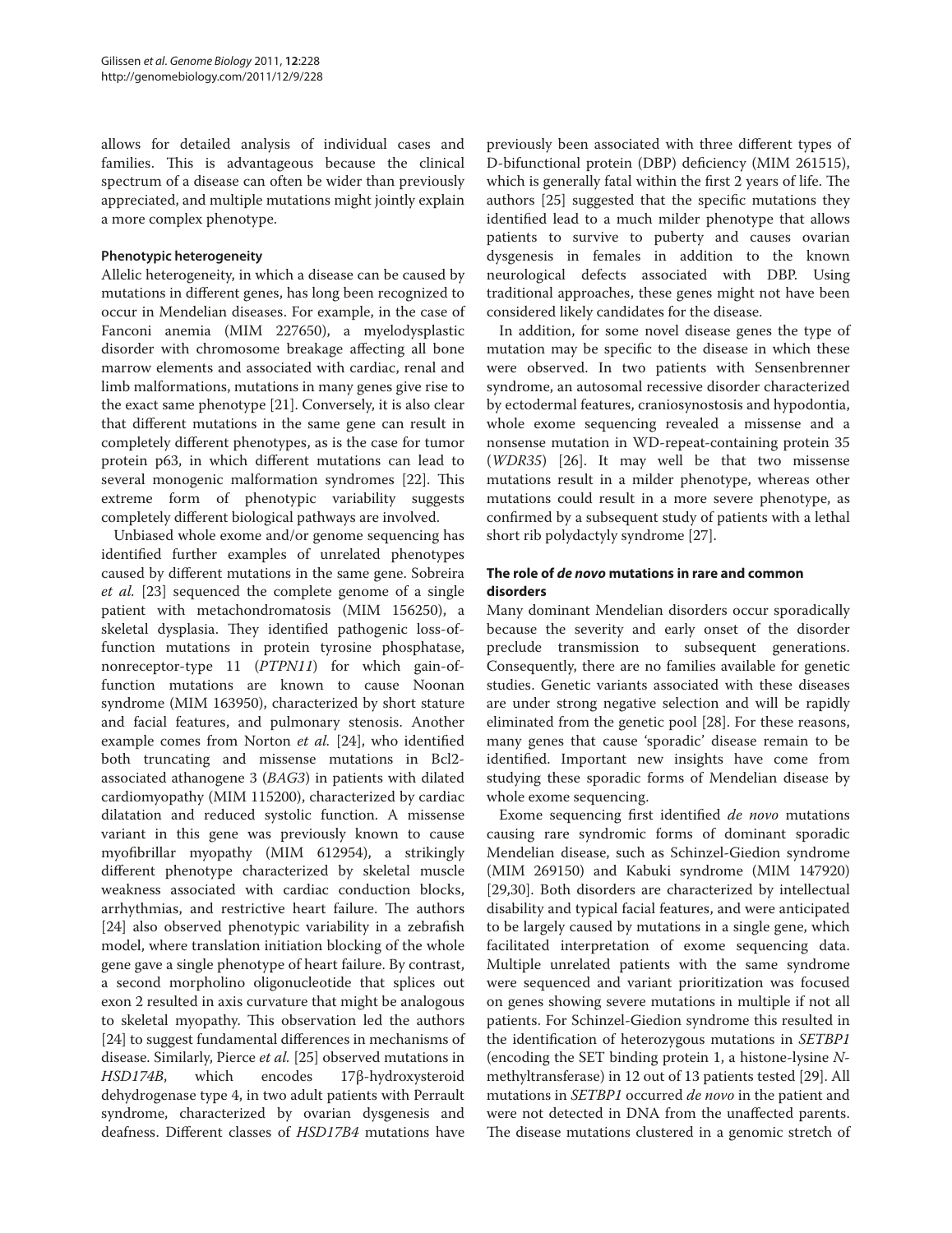just 11 nucleotides, affecting three of four consecutive amino acids. Interestingly, individuals with partial chromosome 18 deletions affecting *SETBP1* do not show clinical overlap with Schinzel-Giedion syndrome. Collectively, this indicates that these mutations are likely to confer a gain of function. Exome sequencing is particularly useful for identifying these types of mutations for which no other genome-wide approach is applicable. We suspect that gain-of-function mutations are largely underrepresented in the current databases, and that many more will be detected by exome sequencing.

After the detection of *de novo* mutations in rare Mendelian disorders, subsequent studies focused on their roles in common neurodevelopmental disorders, such as intellectual disability [31] and autism (MIM 209850) [32]. The high population frequency of these disorders has been hypothesized to reflect *de novo* mutations that compensate for allele loss due to severely reduced fecundity. If this were the case, the frequency of these disorders would reflect the size of the mutational target; disease caused by *de novo* mutations in a single gene will be very rare, whereas disorders caused by *de novo* mutations in many genes can occur at a high prevalence (Figure 2). In other words, the complexity of

many common diseases might be primarily due to genetic heterogeneity, with novel defects in different genes causing the same disease [33]. This would explain both the genetic and the clinical heterogeneity observed for mental illnesses and would explain why these disorders have a low recurrence risk [34]. To investigate this hypothesis, Vissers *et al.* [31] sequenced the exome of ten patients with intellectual disability and their healthy parents. After filtering out all inherited genomic variation, nine *de novo* mutations were identified in ten patients, between none and two per patient. Two *de novo* mutations were observed in genes previously linked to intellectual disability, and an analysis of the gene function and the mutation type indicated that an additional four *de novo* mutations in novel genes are likely to be pathogenic.

Similar results were recently reported by O'Roak *et al.* [32], who studied 20 patients with sporadic autism using the same approach [32]. Related work has also been reported for patients with schizophrenia (MIM 181500), although not yet using unbiased whole genome or exome approaches. In this case the authors [32] performed Sanger sequencing for 401 synapse-expressed genes in 143 patients with schizophrenia and identified eight *de novo* mutations, two of which were in SH3 and multiple



**Figure 2. A representation of the relationship between the size of the mutational target and the frequency of disease for disorders caused by** *de novo* **mutations.** Dashed lines separate different sizes of mutational target. Rounded rectangles represent examples of genes. Disease frequency categories range from extremely rare disorders (that is, only a few cases described) to disorders that occur more commonly within the population (such as intellectual disability, which has a frequency in the general population of more than 1%). Underneath each of these categories an example disorder is given. The lower part shows some of the implicated disease gene(s), ranging from a specific domain in a single gene, to single gene disorders, to multiple gene disorders, to disorders with extreme genetic heterogeneity. From left to right: SET binding protein 1 (SETBP1); dihydroorotate dehydrogenase (DHODH); NADH dehydrogenase (ubiquinone) Fe-S protein 1 (NDUFS1); acyl-CoA dehydrogenase family, member 9 (ACAD9); jumonji, AT rich interactive domain 1C (JARID1C); capicua homolog (CIC); deformed epidermal autoregulatory factor 1 (DEAF1); YY1 transcription factor (YY1); dynein, cytoplasmic 1, heavy chain 1 (DYNC1H1); member RAS oncogene family (RAB39B); synaptic Ras GTPase activating protein 1 (SYNGAP1).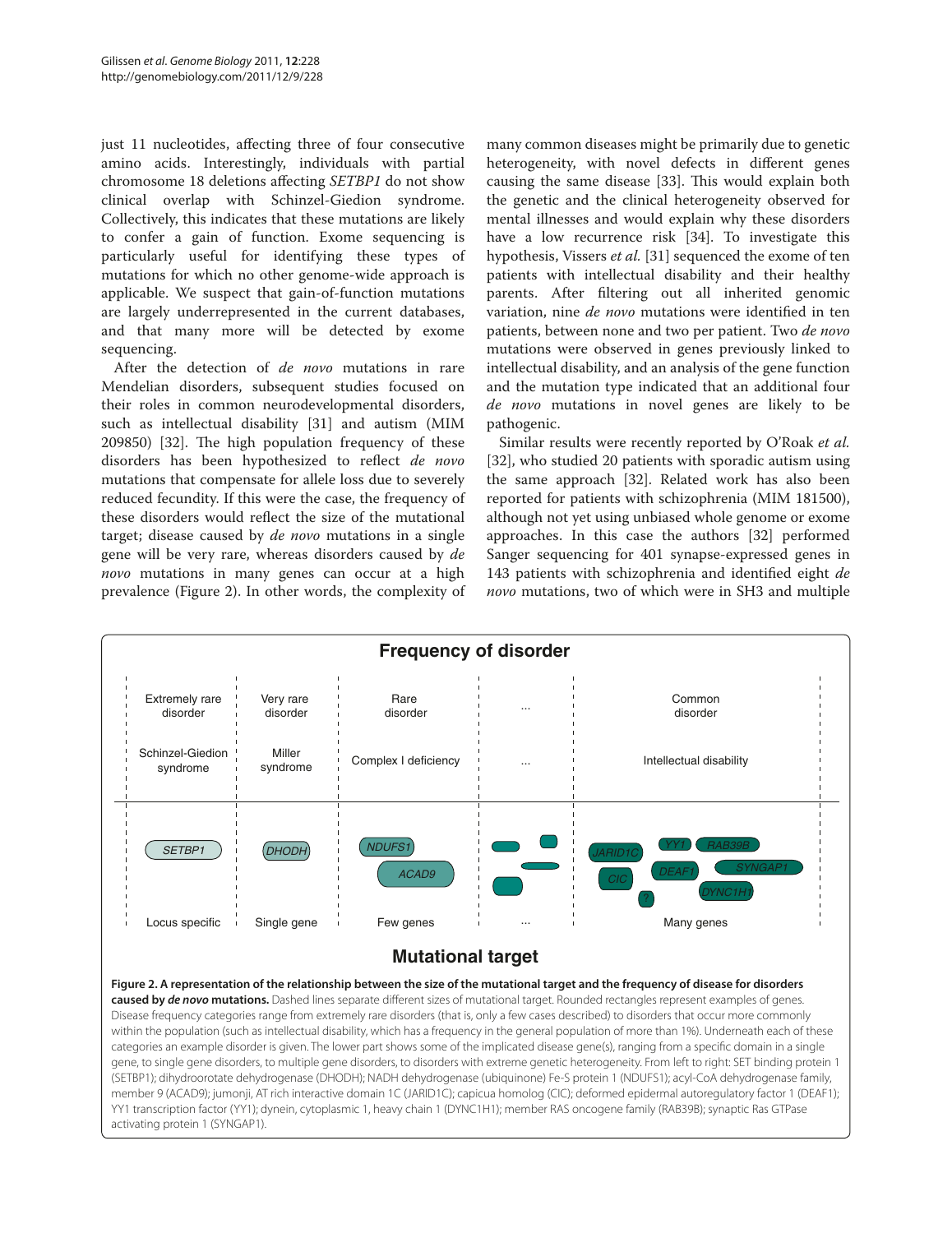ankyrin repeat domains 3 (*SHANK3*), a gene known to cause schizophrenia [35,36]. If confirmed in larger follow-up studies, this would indicate that a significant proportion of these common disorders is caused by rare *de novo* mutations. This would provide strong support for the hypothesis that rare variants substantially contribute to common diseases and would also represent a change of focus in Mendelian genetic disease research, where the emphasis has been on studying familial forms of disease.

Severe early onset disorders, such as intellectual disability, autism and childhood schizophrenia, are clearly the first group of disorders on which to test this *de novo* mutation hypothesis, as inherited mutations are less likely to have a major role in these disorders because of the reduced fitness of those affected by the disease [37]. The contribution of *de novo* mutations to adult-onset diseases with less impact on fertility is expected to be lower. However, we note that this is mainly dependent on the size of the mutational target and remains to be determined. A problem in this respect, however, is the availability of surviving parents of offspring who have a late-onset disease in order to prove *de novo* occurrence [38]. Related to this, Conrad *et al.* [39] recently published the first genome sequencing study in two healthy trios of offspring with both their parents and validated 49 *de novo* germline mutations in one offspring and 35 in the other. This study [39] also highlighted the fact that cell lines are not the preferred material for this analysis, as 952 and 643 non-germline *de novo* mutations were observed in both offspring that are likely to have been caused by cell line creation and culturing. Given the apparent role of rare *de novo* mutations in disease, it is evident that we need to learn much more about the general occurrence of these mutations in our population and perform detailed comparisons of *de novo* mutations in patients versus controls.

### **Finding the Mendelian contribution to common traits**

Although some studies support the arguments that a significant proportion of common disorders (such as intellectual disability, autism and schizophrenia) represent an accumulation of rare disorders, true multigenic/complex diseases can also benefit from exome sequencing. Until NGS studies of the size of genomewide association studies are broadly applicable and affordable (that is, until one can run and analyze 1,000 exomes routinely), insights can be obtained by studying small cohorts from the extreme ends of the phenotypic spectrum of common traits, because the Mendelian forms of these traits are expected to be overrepresented in this group. The first example of this approach was provided by whole exome sequencing in patients with extremely low low-density lipoprotein (LDL) cholesterol levels, which identified mutations in *ANGPTL3* [40]. The identified gene is secreted and expressed primarily in the liver and encodes the angiopoietin-like 3 protein. *ANGPTL3* has a role in lipoprotein lipase and endothelial lipase inhibition, thereby increasing plasma triglyceride and high-density lipoprotein (HDL) cholesterol levels. The very low LDL levels in these individuals could therefore be explained by two mutated alleles for this gene.

## **From genes to pathways**

Although only a few exome studies have been conducted so far (Table 2), these have already provided new insights into human gene networks. For example, it was known through classical disease gene identification that histone modifiers have an important role in human developmental diseases. Haploinsufficiency of histone methyltransferases, such as *NSD1* (encoding nuclear receptor binding SET domain protein 1), *NSD2* (encoding nuclear SET domain-containing protein 2 and also called Wolf-Hirschhorn syndrome candidate 1, *WHSC1*) and *EHMT1*  (encoding euchromatic histone-lysine *N*-methyltransferase 1), cause several congenital diseases [41]. Exome sequencing studies have confirmed the importance of this class of genes. Among the few exome studies that identified dominant genes for Mendelian disorders, three disease genes function in histone modification: (i) mutations in the histone methyltransferase gene *MLL2* (H3K4me) have been shown to be the cause of Kabuki syndrome [30]; (ii) point mutations in *SETBP1* – encoding the SET binding protein 1, a histone-lysine *N-*methyltransferase – have been identified as the cause of Schinzel-Giedion syndrome [29]; (iii) most recently, *ASXL1*, encoding the protein Additional sex-combs-like 1, was implicated in Bohring-Opitz syndrome (MIM 605039), characterized by severe malformations and intellectual disability [42]. ASXL1 is an interactor of lysine-specific demethylase 1 (LSD1) and therefore *ASXL1* can be considered another histone modification gene [43].

Histone modifiers might have a dual role in disease. Although germline mutations in these genes can lead to developmental disorders, somatic mutations have been reported in leukemias and other malignancies. Translocations of *NSD1* to *NUP98* (encoding nucleoporin 98 kDa) and of *NSD2/WHSC1* to *IgH* occur in some hematologic malignancies [41]. In addition, *SETBP1* translocations with *NUP98* have been described in pediatric acute T-cell lymphoblastic leukemia [44], and somatic mutations in *ASXL1* occur in several forms of leukemia [45,46]. Further credence for this dual role for genes involved in histone modification has been given by recent studies. It was already anticipated that the DNMT3A, DNMT3B and DNMT3L proteins were primarily responsible for the establishment of genomic DNA methylation patterns and should therefore have an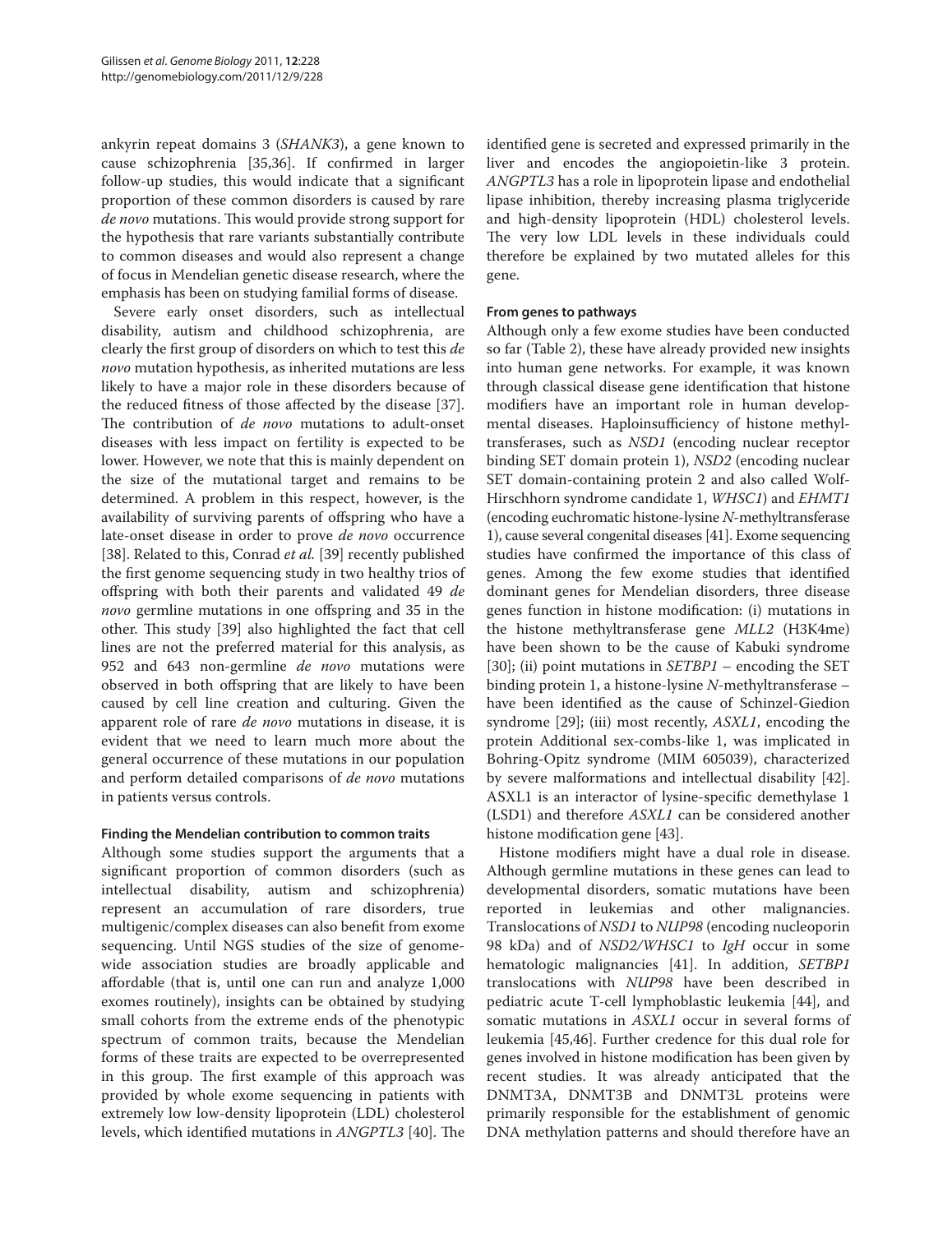important role in human developmental, reproductive and mental health [47]. Exome sequencing identified *DNMT3A* (encoding DNA methyltransferase 3A) mutations in monocytic leukemia, confirming the suspected link with cancer development [48]. Exome sequencing also led to the identification of mutations in *DNMT1* that cause both central and peripheral neurodegeneration in a form of hereditary sensory and autonomic neuropathy with dementia and hearing loss [49]. These exome sequencing findings add to a growing list of genes for which somatic mutations have been identified in malignancies and germline mutations in developmental disorders.

### **The importance of evolutionary conservation**

The interpretation of missense variants in Mendelian diseases is challenging. A common method to address pathogenicity is to assume that purifying selection 'constrains' evolutionary divergence at phenotypically important nucleotides and amino acids [50]. Following an earlier suggestion [51], exome studies have now confirmed that pathogenic missense variants indeed tend to affect highly conserved nucleotides (using GERP, PhyloP or PhastCons scores), or amino acids (by multiple sequence alignment). All scores in some way measure the difference between the number of nucleotide substitutions that have occurred at a site during evolution and the number of substitutions that are expected from neutral evolution. As an example, the nucleotides affected by *de novo* mutations in *SETBP1* that cause Schinzel-Giedion syndrome are among the most highly conserved bases in the genome, according to PhyloP vertebrate conservation scores [29]. This observation is unlikely to be explained by an ascertainment bias, as evolutionary conservation is generally used only to strengthen the existing evidence of pathogenicity, rather than to prioritize variants for follow-up.

### **Towards therapy for Mendelian disease**

Exome studies have revealed mutations causing Mendelian disease in more than 30 genes, many of which had no previously known function. This knowledge can help to identify essential biological pathways disrupted in these often severe disorders. For example, Haack *et al.* [52] obtained a promising clinical response to a multivitamin scheme including daily riboflavin treatment in a patient with a complex 1 deficiency (MIM 252010) after whole exome sequencing revealed mutations in *ACAD9*, a member of the mitochondrial acyl-CoA dehydrogenase protein family. Another example involves *SERPINF1*, in which mutations were detected by whole exome sequencing in patients with osteogenesis imperfecta [53]. There is much to learn from the first gene therapy trials with pigment epithelium-derived

factor (PEDF, encoded by *SERPINF1)*. PEDF is thought to counteract the effect of vascular endothelial growth factor (VEGF) – a signal protein produced by cells that stimulates vasculogenesis and angiogenesis – and trials are dedicated to the treatment of the wet form of agerelated macular degeneration [54]. In a mouse model of ischemia-induced retinal angiogenesis, PEDF eliminated aberrant neovascularization [55], which suggests that PEDF might have potential in treating osteogenesis imperfecta. Finally, Züchner *et al.* [56] used whole exome sequencing to identify mutations in dehydrodolichyl diphosphate synthase (*DDHDS*) in patients with retinitis pigmentosa, linking this disease to *N-*linked glycosylation pathways, suggesting new possibilities for therapeutic interventions. Although the number of these promising examples is small, one might foresee that several clinical conditions will be better understood after the identification of the underlying disease gene, and in some cases this will enable usable therapy.

### **Conclusions**

Exome sequencing and, in a few cases, genome sequencing, has significantly progressed the field of Mendelian disease in the past 2 years. The unbiased nature of these approaches is providing significant insights into the genetic causes of Mendelian disease in general, and of sporadic disease in particular, by revealing rare *de novo* mutations as a common cause of disease. This approach is crucial for drawing accurate genotypephenotype correlations and will undoubtedly improve diagnosis for the millions of individuals with Mendelian disease, improve family counseling and reveal new therapeutic targets. The next challenge in disease research will be to systematically study the role of variation in the non-coding part of our genome in health and disease. The study of Mendelian diseases will be crucial in this endeavor, as they offer the advantage of high penetrant mutations, the ability to perform family studies and look for segregation of variation with disease, and the possibility of finding recurrent mutations in unrelated patients with similar phenotypes.

#### **Acknowledgements**

This work was financially supported by the Netherlands Organization for Health Research and Development (ZonMW grants 917-66-363 and 911-08- 025 to JAV, the EU-funded TECHGENE project (Health-F5-2009-223143 to JAV) and the AnEUploidy project (LSHG-CT-2006-37627 to AH, HGB and JAV).

#### Published: 14 September 2011

#### **References**

- 1. Antonarakis SE, Beckmann JS: Mendelian disorders deserve more attention. *Nat Rev Genet* 2006, 7:277-282.
- 2. Oti M, Brunner HG: The modular nature of genetic diseases. *Clin Genet* 2007, 71:1-11.
- 3. Peltonen L, Perola M, Naukkarinen J, Palotie A: Lessons from studying monogenic disease for common disease. *Hum Mol Genet* 2006, 15 Spec No 1:R67-R74.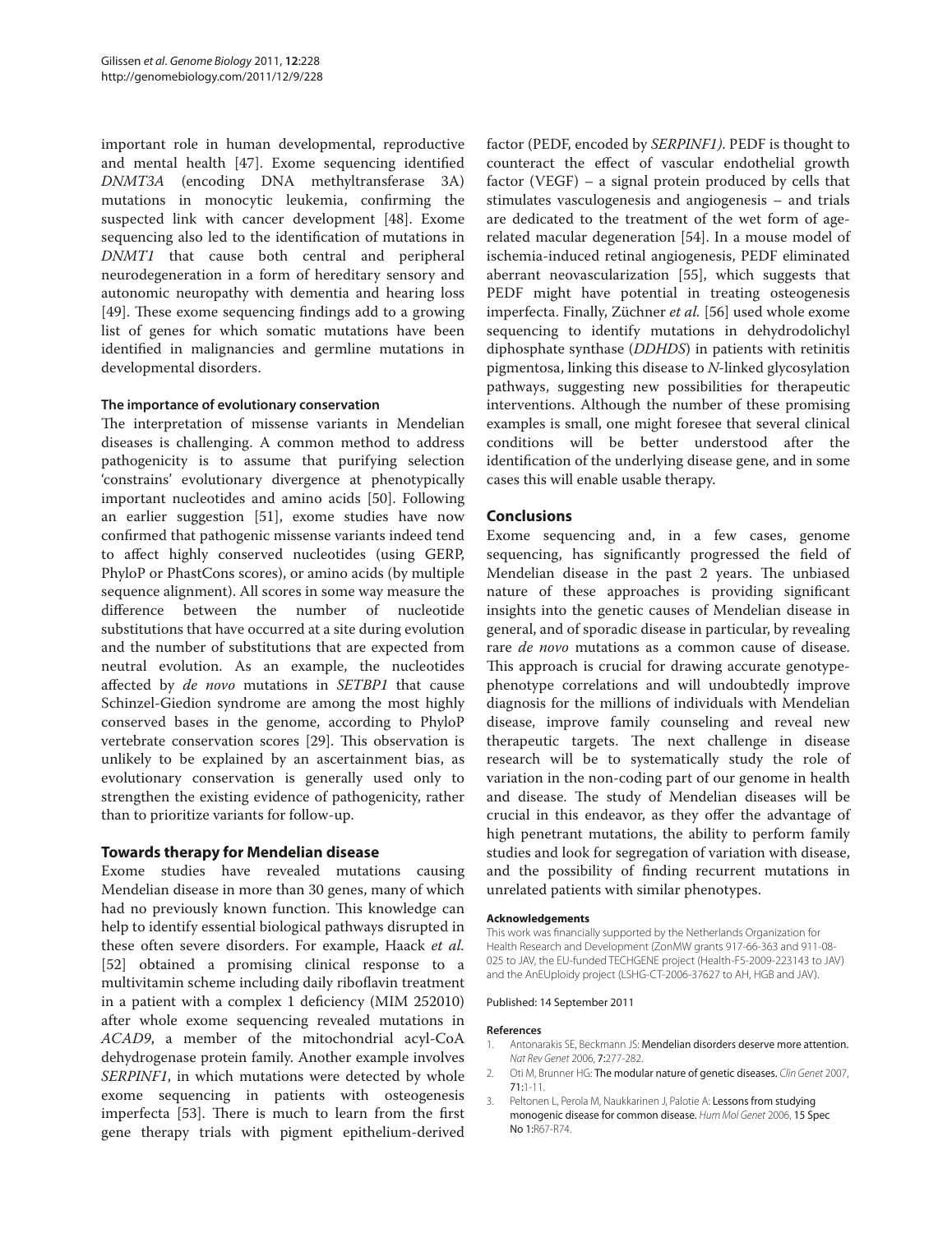- 4. Shendure J, Ji H: Next-generation DNA sequencing. *Nat Biotechnol* 2008, 26:1135-1145.
- 5. Kurotaki N, Imaizumi K, Harada N, Masuno M, Kondoh T, Nagai T, Ohashi H, Naritomi K, Tsukahara M, Makita Y, Sugimoto T, Sonoda T, Hasegawa T, Chinen Y, Tomita Ha HA, Kinoshita A, Mizuguchi T, Yoshiura Ki K, Ohta T, Kishino T, Fukushima Y, Niikawa N, Matsumoto N: Haploinsufficiency of NSD1 causes Sotos syndrome. *Nat Genet* 2002, 30:365-366.
- 6. Kerem B, Rommens JM, Buchanan JA, Markiewicz D, Cox TK, Chakravarti A, Buchwald M, Tsui LC: Identification of the cystic fibrosis gene: genetic analysis. *Science* 1989, 245:1073-1080.
- 7. Lander ES, Botstein D: Homozygosity mapping: a way to map human recessive traits with the DNA of inbred children. *Science* 1987, 236:1567-1570.
- 8. Vissers LE, van Ravenswaaij CM, Admiraal R, Hurst JA, de Vries BB, Janssen IM, van dV, Huys EH, de Jong PJ, Hamel BC, Schoenmakers EF, Brunner HG, Veltman JA, van Kessel AG: Mutations in a new member of the chromodomain gene family cause CHARGE syndrome. *Nat Genet* 2004, 36:955-957.
- 9. Botstein D, Risch N: Discovering genotypes underlying human phenotypes: past successes for mendelian disease, future approaches for complex disease. *Nat Genet* 2003, 33 Suppl:228-237.
- 10. Nikopoulos K, Gilissen C, Hoischen A, van Nouhuys CE, Boonstra FN, Blokland EA, Arts P, Wieskamp N, Strom TM, Ayuso C, Tilanus MA, Bouwhuis S, Mukhopadhyay A, Scheffer H, Hoefsloot LH, Veltman JA, Cremers FP, Collin RW: Next-generation sequencing of a 40 Mb linkage interval reveals TSPAN12 mutations in patients with familial exudative vitreoretinopathy. *Am J Hum Genet* 2010, 86:240-247.
- 11. Venter JC, Adams MD, Myers EW, Li PW, Mural RJ, Sutton GG, Smith HO, Yandell M, Evans CA, Holt RA, Gocayne JD, Amanatides P, Ballew RM, Huson DH, Wortman JR, Zhang Q, Kodira CD, Zheng XH, Chen L, Skupski M, Subramanian G, Thomas PD, Zhang J, Gabor Miklos GL, Nelson C, Broder S, Clark AG, Nadeau J, McKusick VA, Zinder N, *et al.*: The sequence of the human genome. *Science* 2001, 291:1304-1351.
- 12. Mardis ER: A decade's perspective on DNA sequencing technology. *Nature* 2011, 470:198-203.
- 13. Teer JK, Mullikin JC: Exome sequencing: the sweet spot before whole genomes. *Hum Mol Genet* 2010, 19:R145-R151.
- 14. Ng SB, Buckingham KJ, Lee C, Bigham AW, Tabor HK, Dent KM, Huff CD, Shannon PT, Jabs EW, Nickerson DA, Shendure J, Bamshad MJ: Exome sequencing identifies the cause of a Mendelian disorder. *Nat Genet* 2010, 42:30-35.
- 15. Ng SB, Nickerson DA, Bamshad MJ, Shendure J: Massively parallel sequencing and rare disease. *Hum Mol Genet* 2010, 19:119.
- 16. Choi M, Scholl UI, Ji W, Liu T, Tikhonova IR, Zumbo P, Nayir A, Bakkaloğlu A, Ozen S, Sanjad S, Nelson-Williams C, Farhi A, Mane S, Lifton RP: Genetic diagnosis by whole exome capture and massively parallel DNA sequencing. *Proc Natl Acad Sci U S A* 2009, 106:19096-19101.
- 17. Hoglund P, Haila S, Socha J, Tomaszewski L, Saarialho-Kere U, Karjalainen-Lindsberg ML, Airola K, Holmberg C, de la CA, Kere J: Mutations of the Down-regulated in adenoma (DRA) gene cause congenital chloride diarrhoea. *Nat Genet* 1996, 14:316-319.
- 18. Worthey EA, Mayer AN, Syverson GD, Helbling D, Bonacci BB, Decker B, Serpe JM, Dasu T, Tschannen MR, Veith RL, Basehore MJ, Broeckel U, Tomita-Mitchell A, Arca MJ, Casper JT, Margolis DA, Bick DP, Hessner MJ, Routes JM, Verbsky JW, Jacob HJ, Dimmock DP: Making a definitive diagnosis: successful clinical application of whole exome sequencing in a child with intractable inflammatory bowel disease. *Genet Med* 2011, 13:255-262.
- 19. Schulze TG, McMahon FJ: Defining the phenotype in human genetic studies: forward genetics and reverse phenotyping. *Hum Hered* 2004, 58:131-138.
- 20. Lupski JR, Reid JG, Gonzaga-Jauregui C, Rio DD, Chen DC, Nazareth L, Bainbridge M, Dinh H, Jing C, Wheeler DA, McGuire AL, Zhang F, Stankiewicz P, Halperin JJ, Yang C, Gehman C, Guo D, Irikat RK, Tom W, Fantin NJ, Muzny DM, Gibbs RA: Whole-genome sequencing in a patient with Charcot-Marie-Tooth neuropathy. *N Engl J Med* 2010, 362:1181-1191.
- 21. Neveling K, Endt D, Hoehn H, Schindler D: Genotype-phenotype correlations in Fanconi anemia. *Mutat Res* 2009, 668:73-91.
- 22. Brunner HG, Hamel BC, Bokhoven HH: P63 gene mutations and human developmental syndromes. *Am J Med Genet* 2002, 112:284-290.
- 23. Sobreira NL, Cirulli ET, Avramopoulos D, Wohler E, Oswald GL, Stevens EL, Ge D, Shianna KV, Smith JP, Maia JM, Gumbs CE, Pevsner J, Thomas G, Valle D,

Hoover-Fong JE, Goldstein DB: Whole-genome sequencing of a single proband together with linkage analysis identifies a Mendelian disease gene. *PLoS Genet* 2010, 6:e1000991.

- 24. Norton N, Li D, Rieder MJ, Siegfried JD, Rampersaud E, Züchner S, Mangos S, Gonzalez-Quintana J, Wang L, McGee S, Reiser J, Martin E, Nickerson DA, Hershberger RE: Genome-wide studies of copy number variation and exome sequencing identify rare variants in BAG3 as a cause of dilated cardiomyopathy. *Am J Hum Genet* 2011, 88:273-282.
- 25. Pierce SB, Walsh T, Chisholm KM, Lee MK, Thornton AM, Fiumara A, Opitz JM, Levy-Lahad E, Klevit RE, King MC: Mutations in the DBP-deficiency protein HSD17B4 cause ovarian dysgenesis, hearing loss, and ataxia of Perrault syndrome. *Am J Hum Genet* 2010, 87:282-288.
- 26. Gilissen C, Arts HH, Hoischen A, Spruijt L, Mans DA, Arts P, van Lier B, Steehouwer M, van Reeuwijk J, Kant SG, Roepman R, Knoers NV, Veltman JA, Brunner HG: Exome sequencing identifies WDR35 variants involved in Sensenbrenner syndrome. *Am J Hum Genet* 2010, 87:418-423.
- 27. Mill P, Lockhart PJ, Fitzpatrick E, Mountford HS, Hall EA, Reijns MA, Keighren M, Bahlo M, Bromhead CJ, Budd P, Aftimos S, Delatycki MB, Savarirayan R, Jackson IJ, Amor DJ: Human and mouse mutations in WDR35 cause shortrib polydactyly syndromes due to abnormal ciliogenesis. *Am J Hum Genet* 2011, 88:508-515.
- 28. Eyre-Walker A, Keightley PD: The distribution of fitness effects of new mutations. *Nat Rev Genet* 2007, 8:610-618.
- 29. Hoischen A, van Bon BW, Gilissen C, Arts P, van Lier B, Steehouwer M, de Vries P, de Reuver R, Wieskamp N, Mortier G, Devriendt K, Amorim MZ, Revencu N, Kidd A, Barbosa M, Turner A, Smith J, Oley C, Henderson A, Hayes IM, Thompson EM, Brunner HG, de Vries BB, Veltman JA: *De novo* mutations of SETBP1 cause Schinzel-Giedion syndrome. *Nat Genet* 2010, 42:483-485.
- 30. Ng SB, Bigham AW, Buckingham KJ, Hannibal MC, McMillin MJ, Gildersleeve HI, Beck AE, Tabor HK, Cooper GM, Mefford HC, Lee C, Turner EH, Smith JD, Rieder MJ, Yoshiura K, Matsumoto N, Ohta T, Niikawa N, Nickerson DA, Bamshad MJ, Shendure J: Exome sequencing identifies MLL2 mutations as a cause of Kabuki syndrome. *Nat Genet* 2010, 42:790-793.
- 31. Vissers LE, de Ligt J, Gilissen C, Janssen I, Steehouwer M, de Vries P, van Lier B, Arts P, Wieskamp N, del Rosario M, van Bon BW, Hoischen A, de Vries BB, Brunner HG, Veltman JA: A *de novo* paradigm for mental retardation. *Nat Genet* 2010, 42:1109-1112.
- 32. O'Roak BJ, Deriziotis P, Lee C, Vives L, Schwartz JJ, Girirajan S, Karakoc E, Mackenzie AP, Ng SB, Baker C, Rieder MJ, Nickerson DA, Bernier R, Fisher SE, Shendure J, Eichler EE: Exome sequencing in sporadic autism spectrum disorders identifies severe *de novo* mutations. *Nat Genet* 2011, 43:585-589.
- 33. McClellan J, King MC: Genetic heterogeneity in human disease. *Cell* 2010, 141:210-217.
- 34. Crow YJ, Tolmie JL: Recurrence risks in mental retardation. *J Med Genet* 1998, 35:177-182.
- 35. Gauthier J, Champagne N, Lafrenière RG, Xiong L, Spiegelman D, Brustein E, Lapointe M, Peng H, Côté M, Noreau A, Hamdan FF, Addington AM, Rapoport JL, Delisi LE, Krebs MO, Joober R, Fathalli F, Mouaffak F, Haghighi AP, Néri C, Dubé MP, Samuels ME, Marineau C, Stone EA, Awadalla P, Barker PA, Carbonetto S, Drapeau P, Rouleau GA; S2D Team: *De novo* mutations in the gene encoding the synaptic scaffolding protein SHANK3 in patients ascertained for schizophrenia. *Proc Natl Acad Sci U S A* 2010, 107:7863-7868.
- 36. Awadalla P, Gauthier J, Myers RA, Casals F, Hamdan FF, Griffing AR, Côté M, Henrion E, Spiegelman D, Tarabeux J, Piton A, Yang Y, Boyko A, Bustamante C, Xiong L, Rapoport JL, Addington AM, DeLisi JL, Krebs MO, Joober R, Millet B, Fombonne E, Mottron L, Zilversmit M, Keebler J, Daoud H, Marineau C, Roy-Gagnon MH, Dubé MP, *et al.*: Direct measure of the *de novo* mutation rate in autism and schizophrenia cohorts. *Am J Hum Genet* 2010, 87:316-324.
- 37. Julie G, Hamdan FF, Rouleau GA: A strategy to identify *de novo* mutations in common disorders such as autism and schizophrenia. *J Vis Exp* 2011, doi: 10.3791/2534.
- 38. Pamphlett R, Morahan JM, Yu B: Using case-parent trios to look for rare *de novo* genetic variants in adult-onset neurodegenerative diseases. *J Neurosci Methods* 2011, 197:297-301.
- 39. Conrad DF, Keebler JE, Depristo MA, Lindsay SJ, Zhang Y, Casals F, Idaghdour Y, Hartl CL, Torroja C, Garimella KV, Zilversmit M, Cartwright R, Rouleau GA, Daly M, Stone EA, Hurles ME, Awadalla P: Variation in genome-wide mutation rates within and between human families. *Nat Genet* 2011, 43:712-714.
- 40. Musunuru K, Pirruccello JP, Do R, Peloso GM, Guiducci C, Sougnez C, Garimella KV, Fisher S, Abreu J, Barry AJ, Fennell T, Banks E, Ambrogio L, Cibulskis K, Kernytsky A, Gonzalez E, Rudzicz N, Engert JC, DePristo MA, Daly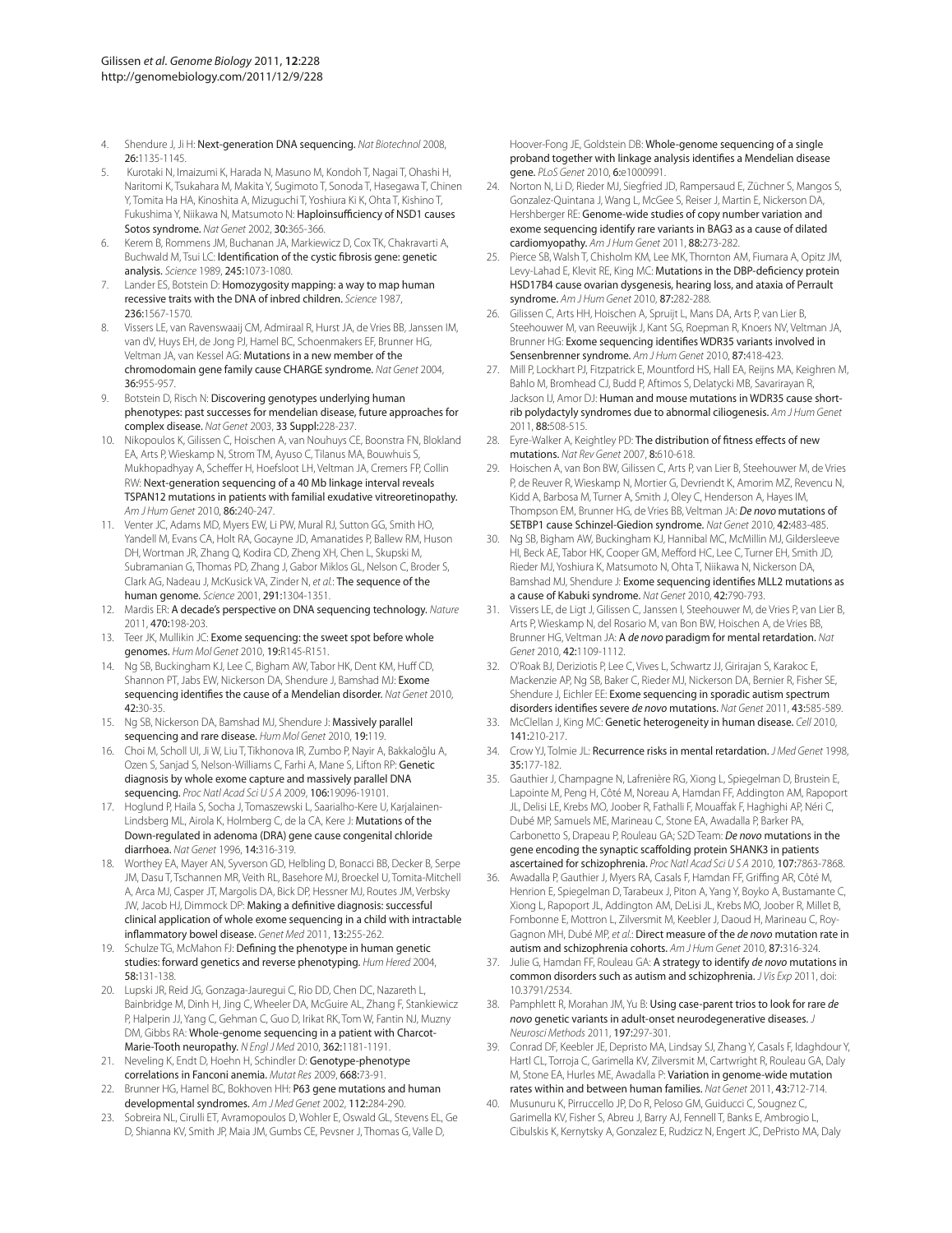MJ, Cohen JC, Hobbs HH, Altshuler D, Schonfeld G, Gabriel SB, Yue P, Kathiresan S: Exome sequencing, ANGPTL3 mutations, and familial combined hypolipidemia. *N Engl J Med* 2010, 363:2220-2227.

- 41. Nimura K, Ura K, Kaneda Y: Histone methyltransferases: regulation of transcription and contribution to human disease. *J Mol Med* 2010, 88:1213-1220.
- 42. Hoischen A, van Bon BW, Rodríguez-Santiago B, Gilissen C, Vissers LE, de Vries P, Janssen I, van Lier B, Hastings R, Smithson SF, Newbury-Ecob R, Kjaergaard S, Goodship J, McGowan R, Bartholdi D, Rauch A, Peippo M, Cobben JM, Wieczorek D, Gillessen-Kaesbach G, Veltman JA, Brunner HG, de Vries BB: *De novo* nonsense mutations in ASXL1 cause Bohring-Opitz syndrome. *Nat Genet* 2011, doi: 10.1038/ng.868.
- 43. Lee SW, Cho YS, Na JM, Park UH, Kang M, Kim EJ, Um SJ: ASXL1 represses retinoic acid receptor-mediated transcription through associating with HP1 and LSD1. *J Biol Chem* 2010, 285:18-29.
- 44. Panagopoulos I, Kerndrup G, Carlsen N, Strombeck B, Isaksson M, Johansson B: Fusion of NUP98 and the SET binding protein 1 (SETBP1) gene in a paediatric acute T cell lymphoblastic leukaemia with t(11;18)(p15;q12). *Br J Haematol* 2007, 136:294-296.
- 45. Chou WC, Huang HH, Hou HA, Chen CY, Tang JL, Yao M, Tsay W, Ko BS, Wu SJ, Huang SY, Hsu SC, Chen YC, Huang YN, Chang YC, Lee FY, Liu MC, Liu CW, Tseng MH, Huang CF, Tien HF: Distinct clinical and biological features of *de novo* acute myeloid leukemia with additional sex comb-like 1 (ASXL1) mutations. *Blood* 2010, 116:4086-4094.
- 46. Gelsi-Boyer V, Trouplin V, Roquain J, Adélaíde J, Carbuccia N, Esterni B, Finetti P, Murati A, Arnoulet C, Zerazhi H, Fezoui H, Tadrist Z, Nezri M, Chaffanet M, Mozziconacci MJ, Vey N, Birnbaum D: ASXL1 mutation is associated with poor prognosis and acute transformation in chronic myelomonocytic leukaemia. *Br J Haematol* 2010, 151:365-375.
- 47. Chedin F: The DNMT3 family of mammalian *de novo* DNA methyltransferases. *Prog Mol Biol Transl Sci* 2011, 101:255-285.
- 48. Yan XJ, Xu J, Gu ZH, Pan CM, Lu G, Shen Y, Shi JY, Zhu YM, Tang L, Zhang XW, Liang WX, Mi JQ, Song HD, Li KQ, Chen Z, Chen SJ: Exome sequencing identifies somatic mutations of DNA methyltransferase gene DNMT3A in acute monocytic leukemia. *Nat Genet* 2011, 43:309-315.
- 49. Klein CJ, Botuyan MV, Wu Y, Ward CJ, Nicholson GA, Hammans S, Hojo K, Yamanishi H, Karpf AR, Wallace DC, Simon M, Lander C, Boardman LA, Cunningham JM, Smith GE, Litchy WJ, Boes B, Atkinson EJ, Middha S, B Dyck PJ, Parisi JE, Mer G, Smith DI, Dyck PJ: Mutations in DNMT1 cause hereditary sensory neuropathy with dementia and hearing loss. *Nat Genet* 2011, 43:595-600.
- 50. Cooper GM, Goode DL, Ng SB, Sidow A, Bamshad MJ, Shendure J, Nickerson DA: Single-nucleotide evolutionary constraint scores highlight diseasecausing mutations. *Nat Methods* 2010, 7:250-251.
- 51. Sidow A: Sequence first. Ask questions later. *Cell* 2002, 111:13-16.
- 52. Haack TB, Danhauser K, Haberberger B, Hoser J, Strecker V, Boehm D, Uziel G, Lamantea E, Invernizzi F, Poulton J, Rolinski B, Iuso A, Biskup S, Schmidt T, Mewes HW, Wittig I, Meitinger T, Zeviani M, Prokisch H: Exome sequencing identifies ACAD9 mutations as a cause of complex I deficiency. *Nat Genet* 2010, 42:1131-1134.
- 53. Becker J, Semler O, Gilissen C, Li Y, Bolz HJ, Giunta C, Bergmann C, Rohrbach M, Koerber F, Zimmermann K, de Vries P, Wirth B, Schoenau E, Wollnik B, Veltman JA, Hoischen A, Netzer C: Exome sequencing identifies truncating mutations in human SERPINF1 in autosomal-recessive osteogenesis imperfecta. *Am J Hum Genet* 2011, 88:362-371.
- 54. Campochiaro PA, Nguyen QD, Shah SM, Klein ML, Holz E, Frank RN, Saperstein DA, Gupta A, Stout JT, Macko J, DiBartolomeo R, Wei LL: Adenoviral vectordelivered pigment epithelium-derived factor for neovascular age-related macular degeneration: results of a phase I clinical trial. *Hum Gene Ther* 2006, 17:167-176.
- 55. Stellmach V, Crawford SE, Zhou W, Bouck N: Prevention of ischemia-induced retinopathy by the natural ocular antiangiogenic agent pigment epithelium-derived factor. *Proc Natl Acad Sci U S A* 2001, 98:2593-2597.
- 56. Züchner S, Dallman J, Wen R, Beecham G, Naj A, Farooq A, Kohli MA, Whitehead PL, Hulme W, Konidari I, Edwards YJ, Cai G, Peter I, Seo D, Buxbaum JD, Haines JL, Blanton S, Young J, Alfonso E, Vance JM, Lam BL, Peričak-Vance MA: Whole-Exome sequencing links a variant in DHDDS to retinitis pigmentosa. *Am J Hum Genet* 2011, 88:201-206.
- 57. Botstein D, White RL, Skolnick M, Davis RW: Construction of a genetic linkage map in man using restriction fragment length polymorphisms. *Am J Hum Genet* 1980, 32:314-331.
- 58. Gusella JF, Wexler NS, Conneally PM, Naylor SL, Anderson MA, Tanzi RE, Watkins PC, Ottina K, Wallace MR, Sakaguchi AY: A polymorphic DNA marker genetically linked to Huntington's disease. *Nature* 1983, 306:234-238.
- 59. Riordan JR, Rommens JM, Kerem B, Alon N, Rozmahel R, Grzelczak Z, Zielenski J, Lok S, Plavsic N, Chou JL: Identification of the cystic fibrosis gene: cloning and characterization of complementary DNA. *Science* 1989, 245:1066-1073.
- 60. Royer-Pokora B, Kunkel LM, Monaco AP, Goff SC, Newburger PE, Baehner RL, Cole FS, Curnutte JT, Orkin SH: Cloning the gene for an inherited human disorder--chronic granulomatous disease--on the basis of its chromosomal location. *Nature* 1986, 322:32-38.
- 61. Solinas-Toldo S, Lampel S, Stilgenbauer S, Nickolenko J, Benner A, Dohner H, Cremer T, Lichter P: Matrix-based comparative genomic hybridization: biochips to screen for genomic imbalances. *Genes Chromosomes Cancer* 1997, 20:399-407.
- 62. Pinkel D, Segraves R, Sudar D, Clark S, Poole I, Kowbel D, Collins C, Kuo WL, Chen C, Zhai Y, Dairkee SH, Ljung BM, Gray JW, Albertson DG: High resolution analysis of DNA copy number variation using comparative genomic hybridization to microarrays. *Nat Genet* 1998, 20:207-211.
- 63. Olson M, Hood L, Cantor C, Botstein D: A common language for physical mapping of the human genome. *Science* 1989, 245:1434-1435.
- Lander ES, Linton LM, Birren B, Nusbaum C, Zody MC, Baldwin J, Devon K, Dewar K, Doyle M, FitzHugh W, Funke R, Gage D, Harris K, Heaford A, Howland J, Kann L, Lehoczky J, LeVine R, McEwan P, McKernan K, Meldrim J, Mesirov JP, Miranda C, Morris W, Naylor J, Raymond C, Rosetti M, Santos R, Sheridan A, Sougnez C, *et al.*: Initial sequencing and analysis of the human genome. *Nature* 2001, 409:860-921.
- 65. Margulies M, Egholm M, Altman WE, Attiya S, Bader JS, Bemben LA, Berka J, Braverman MS, Chen YJ, Chen Z, Dewell SB, Du L, Fierro JM, Gomes XV, Godwin BC, He W, Helgesen S, Ho CH, Ho CH, Irzyk GP, Jando SC, Alenquer ML, Jarvie TP, Jirage KB, Kim JB, Knight JR, Lanza JR, Leamon JH, Lefkowitz SM, Lei M, *et al.*: Genome sequencing in microfabricated high-density picolitre reactors. *Nature* 2005, 437:376-380.
- 66. Wheeler DA, Srinivasan M, Egholm M, Shen Y, Chen L, McGuire A, He W, Chen YJ, Makhijani V, Roth GT, Gomes X, Tartaro K, Niazi F, Turcotte CL, Irzyk GP, Lupski JR, Chinault C, Song XZ, Liu Y, Yuan Y, Nazareth L, Qin X, Muzny DM, Margulies M, Weinstock GM, Gibbs RA, Rothberg JM: The complete genome of an individual by massively parallel DNA sequencing. *Nature* 2008, 452:872-876.
- 67. Ng SB, Turner EH, Robertson PD, Flygare SD, Bigham AW, Lee C, Shaffer T, Wong M, Bhattacharjee A, Eichler EE, Bamshad M, Nickerson DA, Shendure J: Targeted capture and massively parallel sequencing of 12 human exomes. *Nature* 2009, 461:272-276.
- 68. Krawitz PM, Schweiger MR, Rödelsperger C, Marcelis C, Kölsch U, Meisel C, Stephani F, Kinoshita T, Murakami Y, Bauer S, Isau M, Fischer A, Dahl A, Kerick M, Hecht J, Köhler S, Jäger M, Grünhagen J, de Condor BJ, Doelken S, Brunner HG, Meinecke P, Passarge E, Thompson MD, Cole DE, Horn D, Roscioli T, Mundlos S, Robinson PN: Identity-by-descent filtering of exome sequence data identifies PIGV mutations in hyperphosphatasia mental retardation syndrome. *Nat Genet* 2010, 42:827-829.
- Walsh T, Shahin H, Elkan-Miller T, Lee MK, Thornton AM, Roeb W, Abu RA, Loulus S, Avraham KB, King MC, Kanaan M: Whole exome sequencing and homozygosity mapping identify mutation in the cell polarity protein GPSM2 as the cause of nonsyndromic hearing loss DFNB82. *Am J Hum Genet* 2010, 87:90-94.
- 70. Bilgüvar K, Oztürk AK, Louvi A, Kwan KY, Choi M, Tatli B, Yalnizoğlu D, Tüysüz B, Cağlayan AO, Gökben S, Kaymakçalan H, Barak T, Bakircioğlu M, Yasuno K, Ho W, Sanders S, Zhu Y, Yilmaz S, Dinçer A, Johnson MH, Bronen RA, Koçer N, Per H, Mane S, Pamir MN, Yalçinkaya C, Kumandaş S, Topçu M, Ozmen M, Sestan N, *et al.*: Whole-exome sequencing identifies recessive WDR62 mutations in severe brain malformations. *Nature* 2010, 467:207-210.
- Byun M, Abhyankar A, Lelarge V, Plancoulaine S, Palanduz A, Telhan L, Boisson B, Picard C, Dewell S, Zhao C, Jouanguy E, Feske S, Abel L, Casanova JL: Whole-exome sequencing-based discovery of STIM1 deficiency in a child with fatal classic Kaposi sarcoma. *J Exp Med* 2010, 207:2307-2312.
- 72. Wang JL, Yang X, Xia K, Hu ZM, Weng L, Jin X, Jiang H, Zhang P, Shen L, Guo JF, Li N, Li YR, Lei LF, Zhou J, Du J, Zhou YF, Pan Q, Wang J, Wang J, Li RQ, Tang BS: TGM6 identified as a novel causative gene of spinocerebellar ataxias using exome sequencing. *Brain* 2010, 133:3510-3518.
- 73. Bolze A, Byun M, McDonald D, Morgan NV, Abhyankar A, Premkumar L, Puel A, Bacon CM, Rieux-Laucat F, Pang K, Britland A, Abel L, Cant A, Maher ER, Riedl SJ, Hambleton S, Casanova JL: Whole-exome-sequencing-based discovery of human FADD deficiency. *Am J Hum Genet* 2010, 87:873-881.